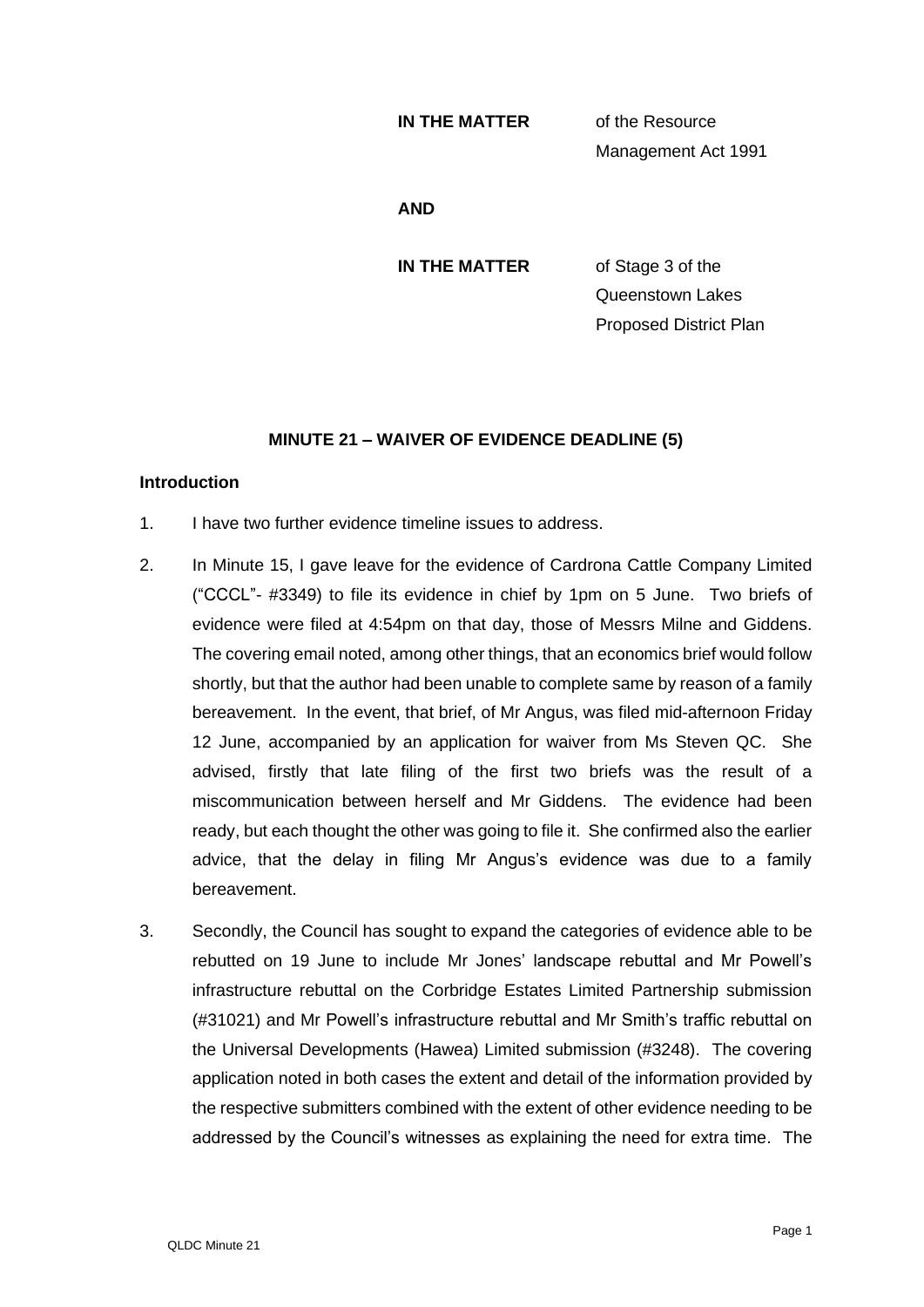application also noted that Mr Smith had had personal commitments exacerbating the workload issues he faced.

## **Discussion**

- 4. CCCL's submission is the subject of two opposing further submissions, those of Scope Resources Limited and Rock Supplies NZ Limited. I requested that the hearing administrator forward on Ms Steven's application to counsel for those further submitters, and to the Council's legal advisers, seeking urgent feedback.
- 5. The response from counsel is that the Council can manage its response to CCCL's evidence within the original deadline directed in Minute 15, that is to say 19 June.
- 6. The further submitters did not comment.
- 7. The evidence of Messrs Milne and Giddens was not received so late that, in my view, any party is materially prejudiced. The delay in receipt of Mr Angus's evidence is more of a problem. Having said that, I can readily accept the personal circumstances that have led to the delay in filing. I also note that while detailed, Mr Angus's evidence is not long, and most of what he has provided is factual in nature, supporting the expert opinions he draws from the data. Given the response of other parties, as above, I am prepared to accept all three briefs on the basis that any rebuttal evidence may be filed on or before 1pm on 19 June.
- 8. As regards the Council's application, this is rather easier to deal with. The volume of rebuttal evidence the Council has already filed rather speaks for itself in terms of the workload on the relevant witnesses. I acknowledge also the advice received as to Mr Smith's personal circumstances. Lastly, the respective submitters will not be prejudiced by late receipt of this rebuttal evidence as they are not due to be heard for several weeks.
- 9. I therefore give leave for the Council's rebuttal evidence to the evidence for Corbridge Estates Limited Partnership (more specifically the evidence of Mr Powell and Mr Jones) and Universal Developments (Hawea) Limited (more specifically the evidence of Mr Smith and Mr Powell) may be filed on or before 1pm on 19 June.